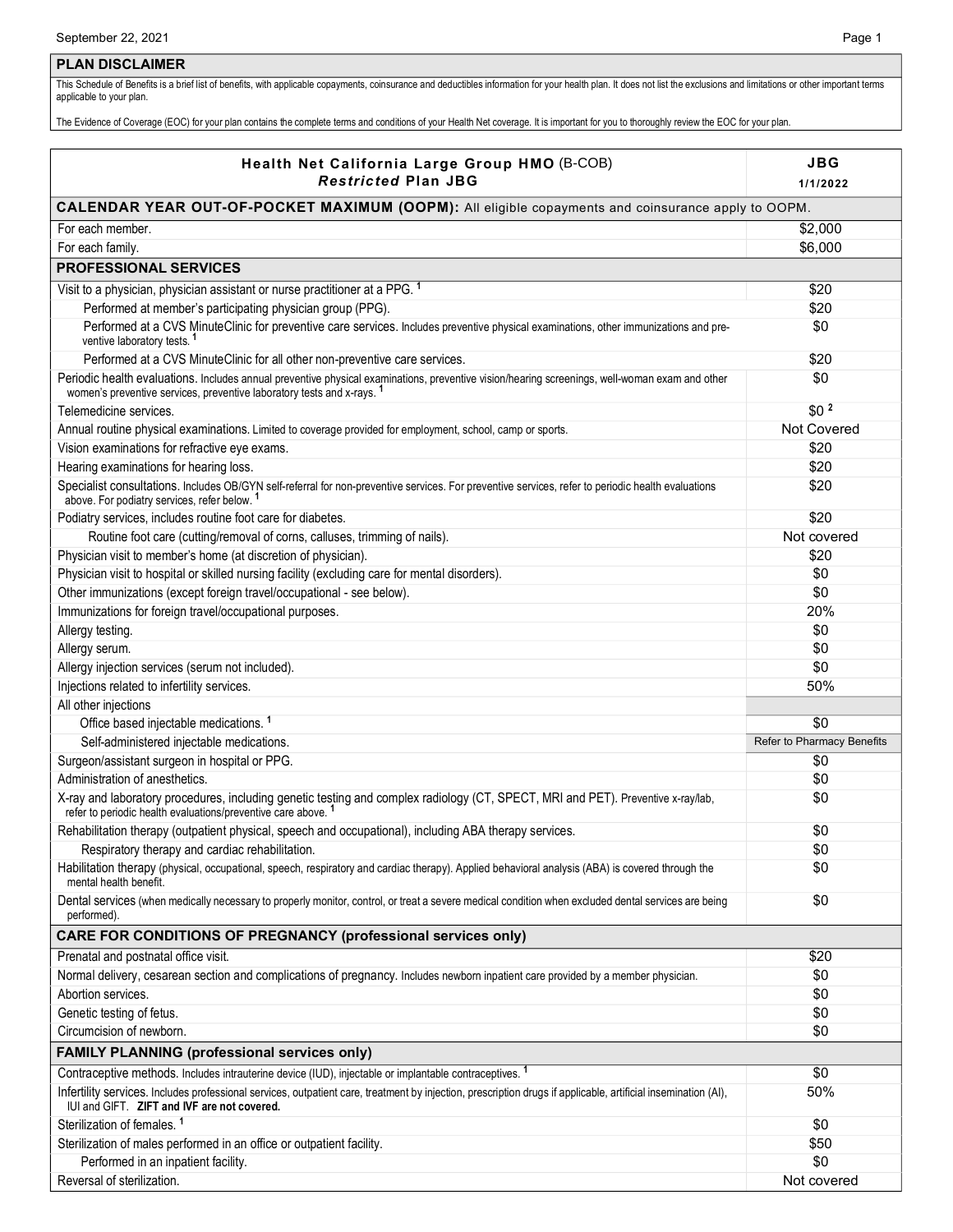## **CALIFORNIA BENEFIT DESIGN / SCHEDULE OF BENEFITS MENTAL HEALTH / CHEMICAL DEPENDENCY TREATMENT**  *MH Plan Code PTG – Effective 1-1-2022*

| <b>BENEFITS</b>                                                                                    | <b>Plan Coverage</b> |
|----------------------------------------------------------------------------------------------------|----------------------|
| Professional Basis for Reimbursement: Non Par Provider                                             | N/A                  |
| Institutional Basis for Reimbursement: Non Par Provider                                            | N/A                  |
| MAA Default                                                                                        | N/A                  |
| Penalty Inpatient Copay                                                                            | N/A                  |
| Penalty Outpatient Other Copay                                                                     | N/A                  |
| Calendar Year Deductible (combined for medical and mental health/chem. dep. plan)                  | <b>Plan Coverage</b> |
| For each member                                                                                    | N/A                  |
| For each family                                                                                    | N/A                  |
| Out-of-Pocket Maximum (combined for medical and mental health/chem. dep. plan)                     | <b>Plan Coverage</b> |
| For each member                                                                                    | \$2,000              |
| For each family                                                                                    | \$6,000              |
| Emergency Services in an Emergency Room (mental health/chemical dependency treatment)              | <b>Plan Coverage</b> |
| <b>Professional services</b>                                                                       | \$0                  |
| Use of emergency room (facility services) $(1)$                                                    | \$100                |
| <b>Ground Ambulance</b>                                                                            | \$0                  |
| Air ambulance                                                                                      | \$0                  |
| Laboratory Services, administered on behalf of Health Net (medical benefit provided by MHN)        | <b>Plan Coverage</b> |
| Laboratory services                                                                                | \$0                  |
| <b>Mental Health</b>                                                                               | <b>Plan Coverage</b> |
| Outpatient mental health - consultation                                                            | \$5                  |
| Outpatient mental health - consultation/telemedical services (7)                                   | \$0                  |
| Outpatient mental health - group therapy session                                                   | \$2.50               |
| Maximum visits per calendar year                                                                   | Unlimited            |
| Outpatient mental health - other (includes alternate care: partial hospitalization/ day treatment/ | \$0                  |
| intensive outpatient programs)                                                                     |                      |
| Inpatient care in a hospital, excluding residential treatment centers                              | $\overline{50}$      |
| Residential treatment centers                                                                      | \$0                  |
| Maximum days per calendar year                                                                     | Unlimited            |
| Inpatient physician visits                                                                         | \$0                  |
| <b>Chemical Dependency Rehabilitation &amp; Detoxification</b>                                     | <b>Plan Coverage</b> |
| Outpatient chemical dependency - consultation                                                      | \$5                  |
| Outpatient chemical dependency - consultation/telemedical services (7)                             | \$0                  |
| Outpatient chemical dependency - group therapy session                                             | \$2.50               |
| Maximum visits per calendar year                                                                   | Unlimited            |
| Outpatient chemical dependency - other (includes outpatient detoxification and alternate care:     | \$0                  |
| partial hospitalization/ day treatment/ intensive outpatient programs)                             |                      |
| Inpatient care in a hospital, excluding residential treatment centers                              | \$0                  |
| Residential treatment centers                                                                      | \$0                  |
| Maximum days per calendar year                                                                     | Unlimited            |
| Inpatient physician visits                                                                         | \$0                  |
| Detoxification                                                                                     | \$0                  |
| Maximum days per calendar year                                                                     | Unlimited            |

1 The copayment will not be required if the member is admitted as a hospital inpatient directly from the emergency room.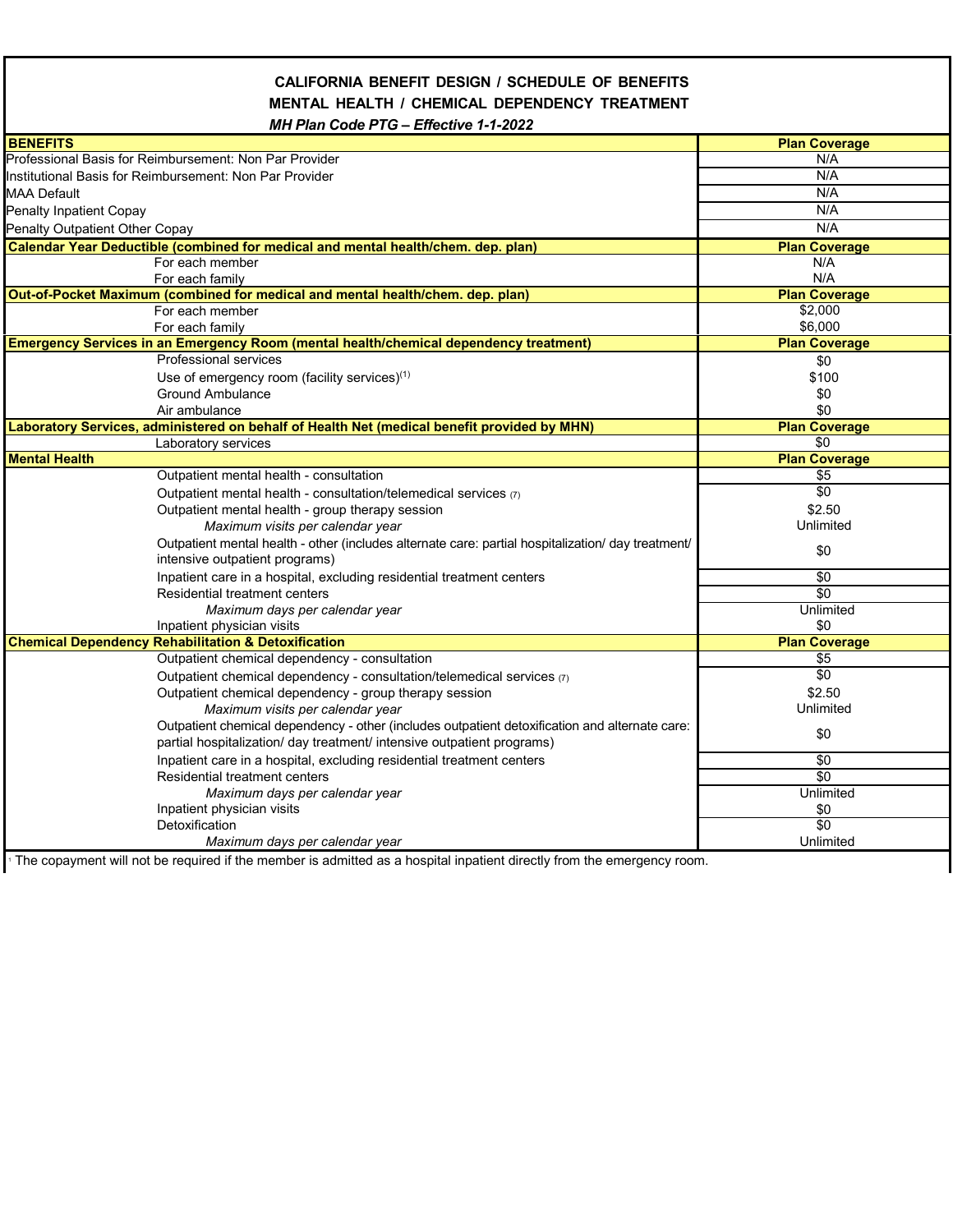2 There is no per member deductible accumulation/accrual. It is a single comprehensive family deductible. The family deductible must be met before plan begins to pay for covered services.

All covered benefits are subject to the deductible.

3 There is no per member OOPM accumulation/accrual. It is a single comprehensive family OOPM. Includes deductibles, copayments and coinsurance for covered medical, mental health, and chemical dependency.

4 Within the family deductible, there is a per member deductible accumulation/accrual provision. When an individual family member satisfies the individual deductible, the individual member's deductible is satisfied for the calendar year even if the family deductible has not been satisfied. The family deductible is satisfied when two or more members collectively satisfy the family deductible amount. All covered benefits are subject to the deductible.

 $\,$  Within the family OOPM, there is a per member OOPM accumulation/accrual provision. When an individual family member satisfies the individual OOPM, the individual member's OOPM is satisfied for the calendar year even if the family OOPM has not been satisfied. The family OOPM is satisfied when two or more members collectively satisfy the family OOPM amount.

Includes deductibles, copayments and coinsurance for covered medical, mental health, and chemical dependency.

**Drder of benefit for services where copay is applicable is copay, then deductible, then coinsurance.** 

7 Listed cost share is for services provided through Preferred Vendor; For all other providers, telehealth cost share mirrors in-person cost share based on type of service provided.